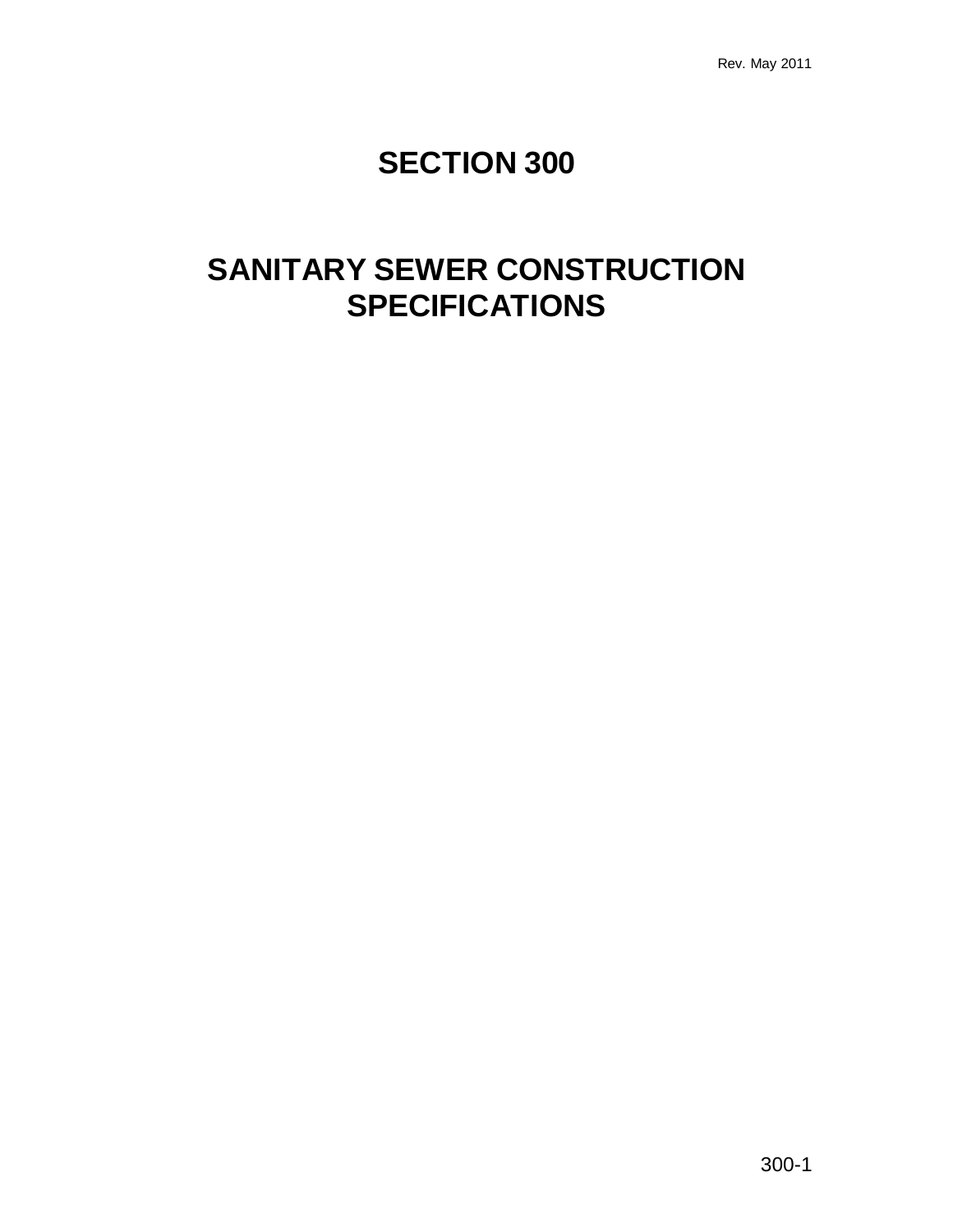# **SECTION 300 TABLE OF CONTENTS**

| <b>SECTION</b> | <b>TITLE</b>                            | <b>PAGE</b> |
|----------------|-----------------------------------------|-------------|
| 300            | <b>GENERAL</b>                          | $300 - 3$   |
| 301            | <b>DEFINITIONS</b>                      | $300 - 3$   |
| 302            | <b>REFERENCES</b>                       | $300 - 3$   |
| 303            | <b>RECEIVING, HANDLING, AND STORAGE</b> | 300-4       |
| 304            | <b>PIPE INSTALLATION</b>                | 300-5       |
| 305            | <b>WARNING TAPE &amp; TRACING WIRE</b>  | 300-10      |
| 306            | <b>INSPECTION &amp; TESTING</b>         | 300-12      |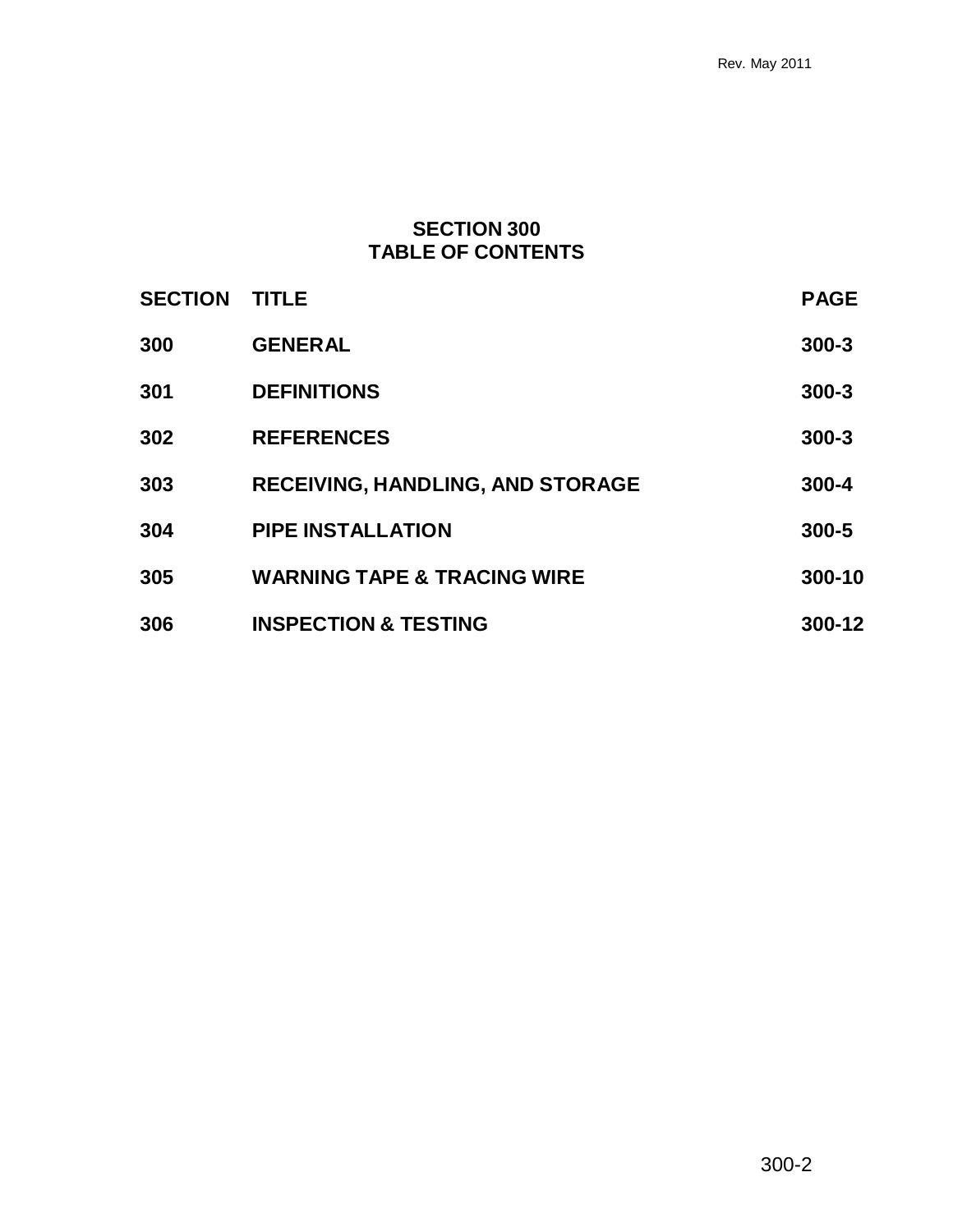#### **300 GENERAL**

This standard covers the installation of sanitary sewer piping systems that are intended for integration into the NMSU sewer collection system. All piping and accessory materials shall be new and unused. The sewer line and appurtenances shall be installed as shown on the Contract Documents. Deviations from these minimum standards shall have prior approval of the OFS Engineering before being constructed.

#### **301 DEFINITIONS**

See General Information Section 100

#### **302 REFERENCES**

The following documents, as applicable, are hereby incorporated into these Contract Documents by reference. If any referenced specification is in conflict with a NMSU specification, the specification requiring the most stringent condition shall take precedence.

NMDOT STANDARD SPECIFICATIONS FOR ROAD CONSTRUCTION - 2000 or applicable edition.

NMSU GENERAL CONDITIONS

MANUAL ON UNIFORM TRAFFIC CONTROL DEVICES (MUTCD) - 2001 or applicable edition.

AMERICAN SOCIETY FOR TESTING AND MATERIALS (Herein: "ASTM") - 1992 or applicable edition.

INTERNATIONAL BUILDING CODE – 2006 or applicable edition.

INTERNATIONAL PLUMBING CODE – 2003 or applicable edition.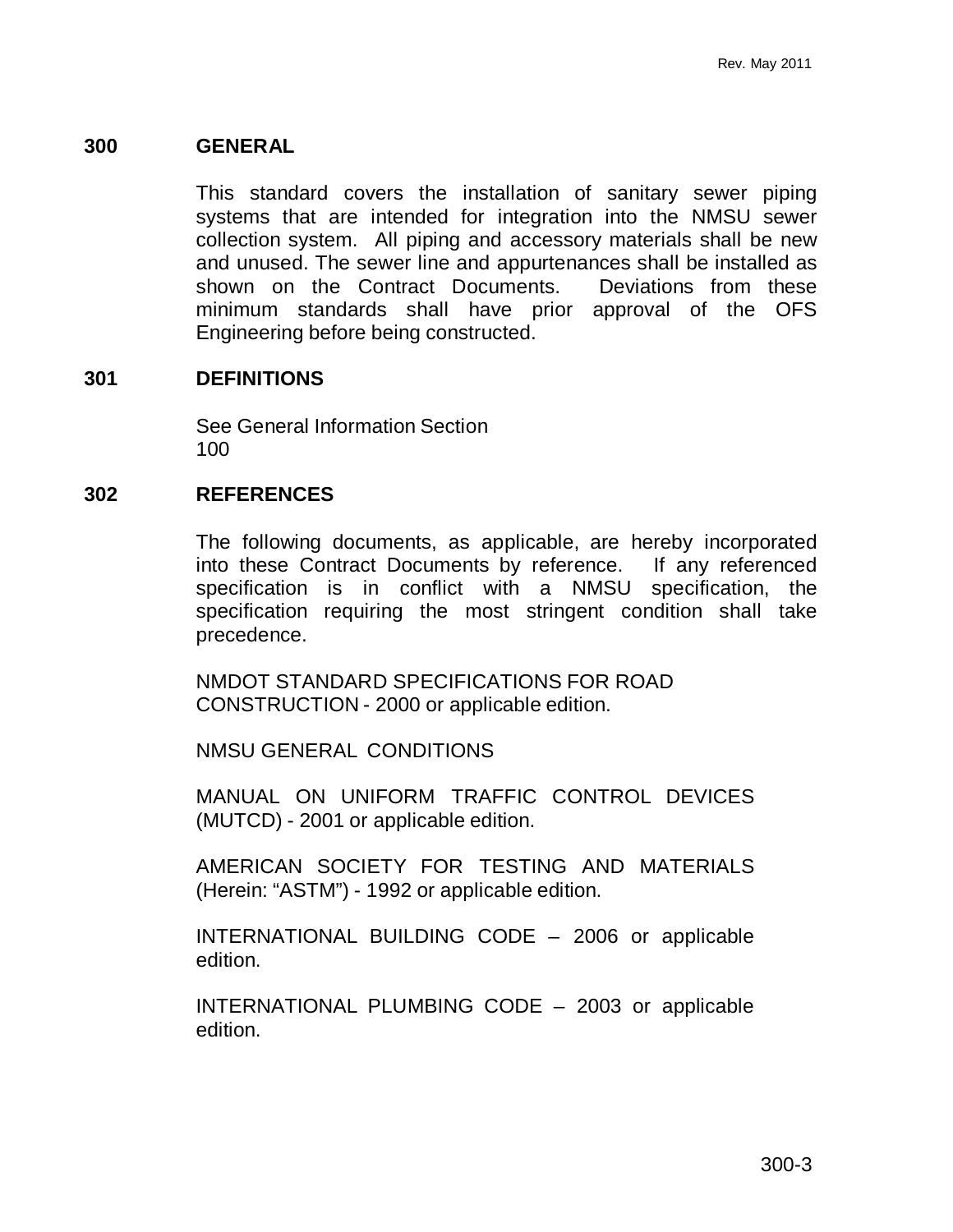ACI BUILDING CODE REQUIREMENTS FOR REINFORCED CONCRETE (ACI 318-05) – or applicable edition. Herein: "ACI 318"

AMERICAN ASSOCIATION OF STATE HIGHWAY AND TRANSPORTATION OFFICIALS (Herein: "AASHTO") Standard Test Methods

OCCUPATIONAL SAFETY AND HEALTH ACT (Herein: "OSHA") - Construction Industry Standards; Safety Requirements

NEW MEXICO Underground Property Damage Law, Chapter 62, Article 14, NMSA 1978

SUBCONTRACTOR'S FAIR PRACTICES ACT, NMSA 1978

AMERICANS WITH DISABILITIES ACT, Latest Edition

AMERICAN WATER WORKS ASSOCIATION STANDARDS (Herein: "AWWA"), as applicable and the latest editions of:

AWWA Manual M3, Safety Practices for Water Utilities AWWA C600-99, Installation of Ductile Iron Water Mains… AWWA C605-94, Underground Installation of Polyvinyl Chloride (PVC) Pressure Pipe and …

UNI-BELL PVC PIPE ASSOCIATION STANDARDS, as applicable, and specifically the latest editions of:

UNI-B-6, Recommended Practice for Low-Pressure Air Testing of Installed Sewer Pipe (and ASTM F 1417-92) UNI-PUB-6, Installation Guide for PVC Solid-Wall Sewer Pipe (4-15 inch)

### **303 RECEIVING, HANDLING, AND STORAGE**

It is the responsibility of the Contractor to receive, handle, and store all pipe and appurtenances in such a manner as to insure delivery and placement in their final location in sound, undamaged condition as per this Standard, and to the acceptance of the Owner.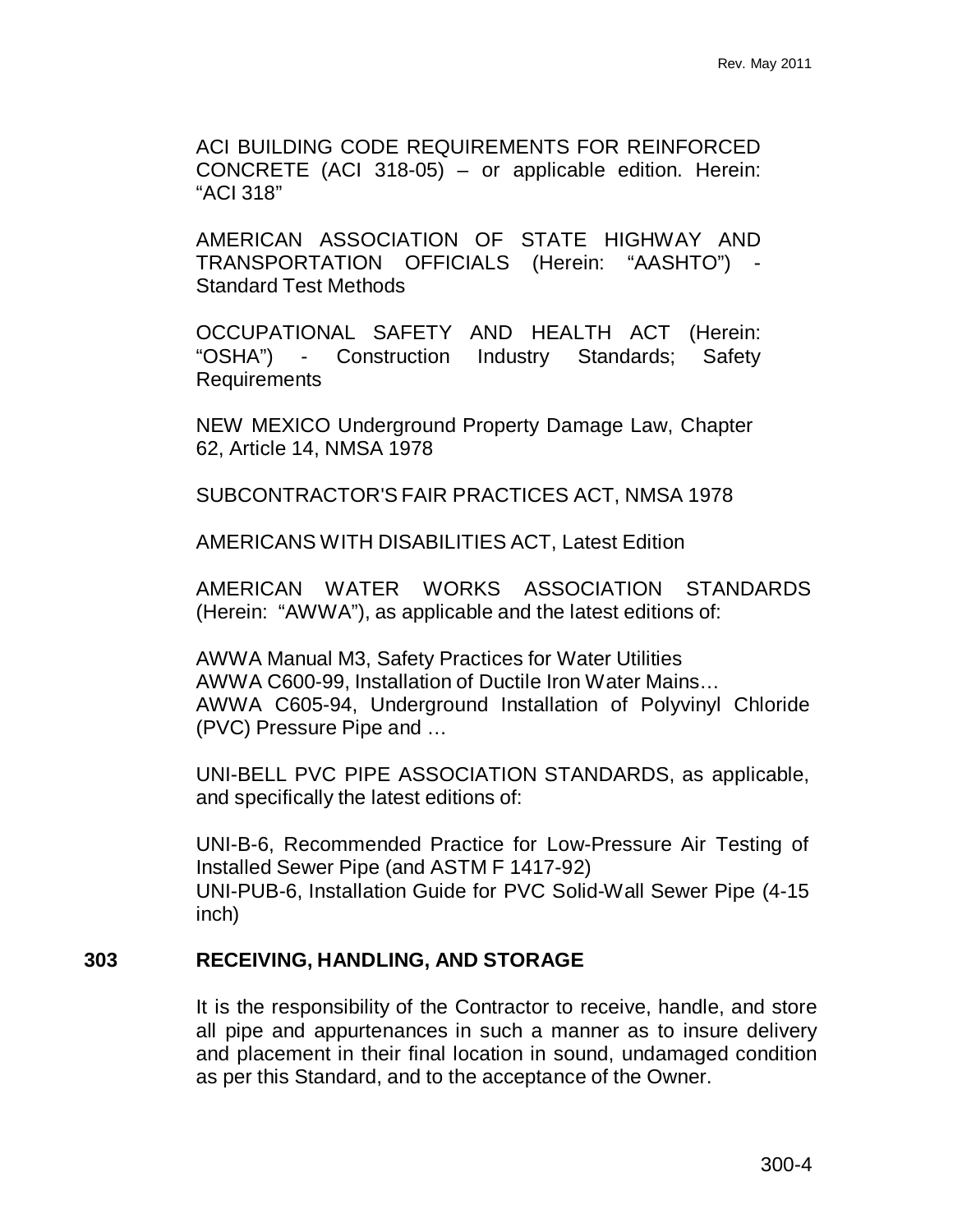All materials, handling methods, and storage conditions at the Project location are subject to the Owner's inspection. Neither inspection nor the lack of Owner's inspection shall relieve the Contractor of the responsibility to provide and install materials meeting these Standards.

Stored materials shall be kept free from damage. Interiors of pipe and appurtenances shall be kept free from dirt or other foreign matter at all times. Pipe gaskets shall be stored out of direct sunlight, away from heat sources. Factory installed gaskets shall not be removed from the joints unless damaged or subject to damage.

Damaged or otherwise unacceptable materials, as determined by the P.M., or designee, shall be removed from the Project site and replaced as necessary at no cost to NMSU.

The interior of pipe and appurtenances shall be thoroughly cleaned of foreign matter before lowering into the trench and shall be kept clean during operations. Plugging or other means acceptable to the Owner shall be required of all pipe and appurtenances open ends at all times when work on that pipe is not in progress.

### **304 PIPE INSTALLATION**

Pipe shall be laid to the lines and grades as indicated in the Contract Documents, and as staked on site, beginning at the low point of the project. Pipe shall be laid upgrade in a continuous operation from structure to structure with the socket (bell) ends of the pipe directed upgrade. The Contractor shall verify existing system components for any conflicts with the Contract Documents, and shall immediately notify the P.M., or designee, of any such conflicts prior to continuing.

Trench excavations shall be made to at least four (4) inches below the pipe barrel to allow for the placement of embedment material. If the foundation of the trench is yielding, the Contractor shall over excavate and stabilize the trench. Where running or standing water occurs in the trench bottom, the water shall be removed from the trench. The trench shall be kept free from water during installation operations by suitable means until the pipe has been installed and backfill placed and compacted to a sufficient height to prevent pipe flotation. Soil migration in the pipe zone shall be prevented by use of a geotextile material or embedment material gradation or other suitable means with prior approval of the Owner. All pipe that has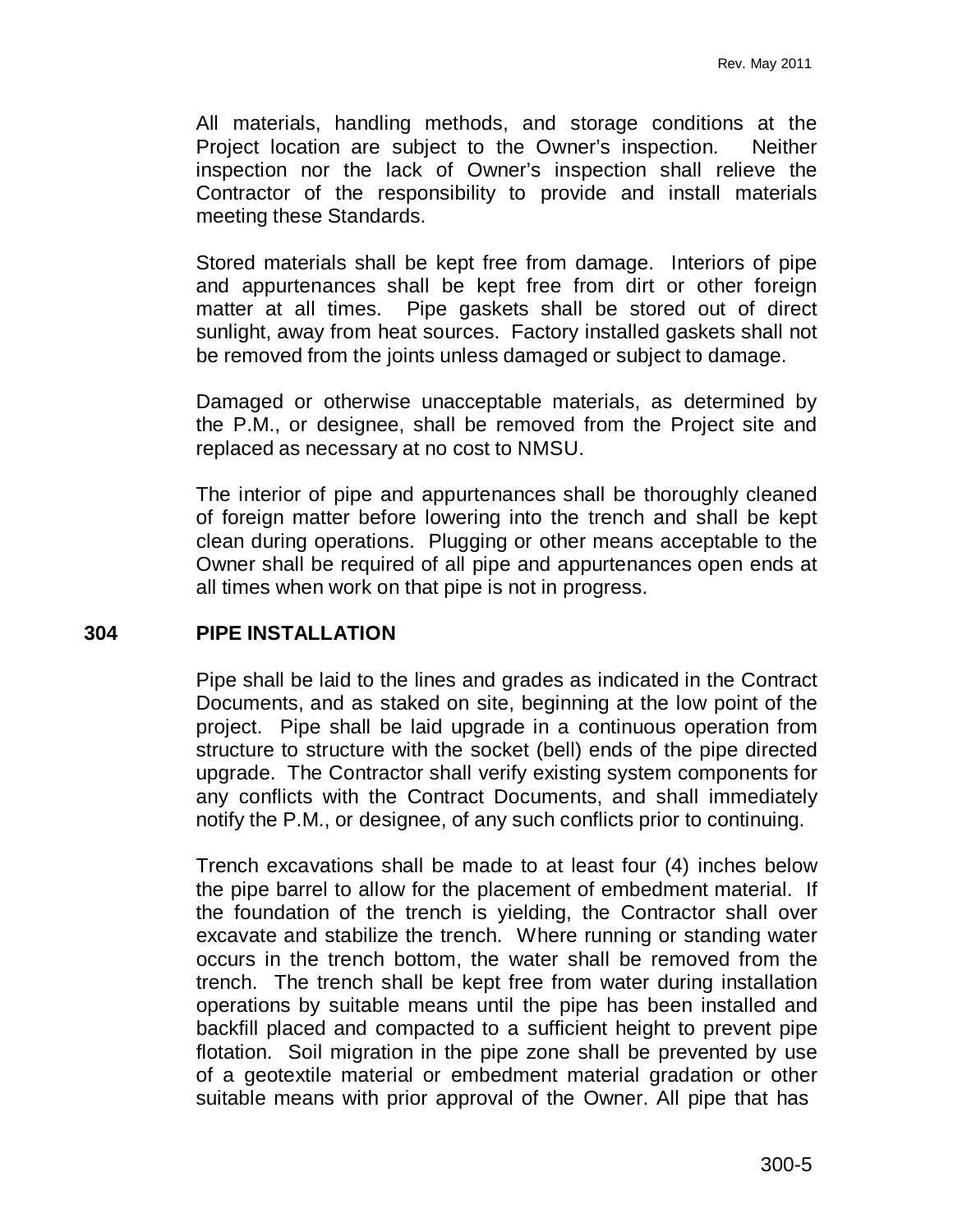the grade or joint disturbed after lying shall be taken up and re-laid at no cost to NMSU. Pipe shall not be laid in water or when trench or weather conditions are unsuitable for the work, except by permission of the Owner. All unconnected ends of pipes shall have a valve, plug, or cap installed.

Embedment material shall be added for a minimum of four (4) inches in depth, uniform in cross-section and profile, and shall be compacted to a minimum of 90% Standard Proctor, AASHTO T-99 for Type III or Type IV trenches (see referenced AWWA Standards).

Bell holes at each joint shall be provided to permit the joint to be assembled and the pipe to be supported uniformly for the full length of the pipe. Pipe shall be laid to the line and/or grade as indicated in the Contract Documents.

Field cuts for PVC pipe may be made with circular saws, handsaws or similar equipment. Field cuts shall provide a smooth end at a right angle to the longitudinal axis of the pipe. Spigot ends shall be deburred, beveled, and re-marked with the insertion line. The length and angle of field bevels should match the factory bevels.

Field cuts for ductile iron pipe (DI), when used, may be made with abrasive pipe saws, rotary wheel cutters, or similar equipment if allowed by the pipe manufacturer. Cut ends and rough edges shall be ground smooth, and for push-on joints, the cut end shall be beveled as per the manufacturers recommendations.

The sealing surface of the pipe spigot end, the pipe bell, fitting, and the electrometric gaskets shall be cleaned immediately before assembly. Factory installed gaskets should not be removed for cleaning. The joint shall be free of dirt, sand, grease, or foreign material. Pipe manufacturers approved lubricants shall be applied as specified to gasketed joints when assembling. Only gaskets supplied by the pipe and fittings manufacturer shall be used.

Push-on joints shall be made by insertion of the spigot end into the bell end. The installed pipe joint shall be kept straight while pushing the joint to completion at the insertion depth as specified by the manufacturer. Any deflections required by the Contract Documents shall be made after the joint is assembled. Timber headers shall be used against the pipe when mechanical equipment is used for pushing. Visual inspection of all assembled joints is required of the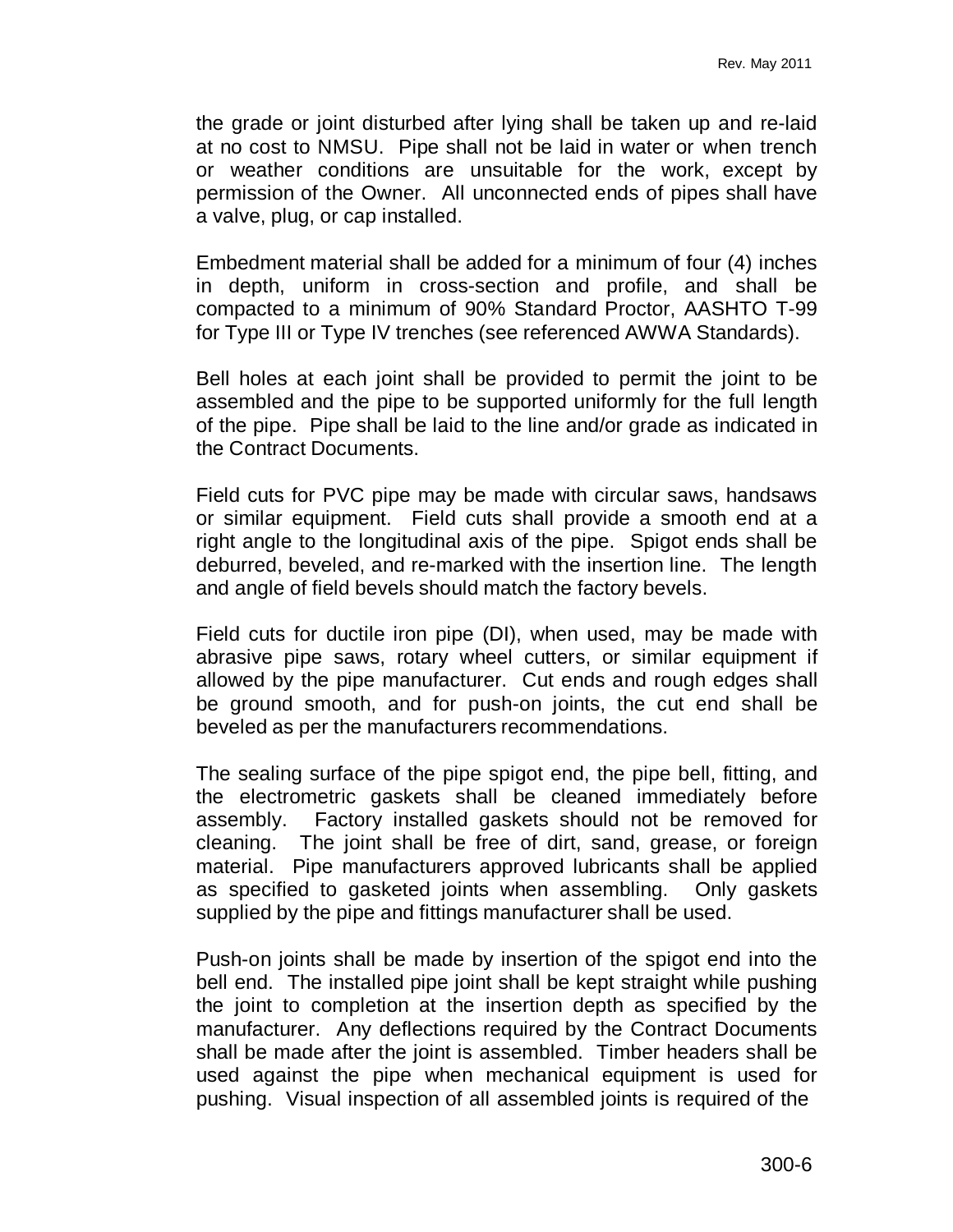Contractor. Additional inspections by feeler gauge or other methods may be required by the Owner.

Mechanical joints on PVC shall be assembled in accordance with the fittings manufacturer's published recommendations. Pipe spigot ends may require shortening for use with mechanical joints or fitting joints.

Mechanical joints on DI shall have the socket and plain ends cleaned. Lubrication and additional cleaning should be provided by brushing both the gasket and plain end with soapy water or an approved pipe lubricant (per AWWA C111/A21.11) just prior to installing the gasket on the plain end. The gland and then the gasket shall be installed on the plain end. Keeping the joint straight during assembly, the pipe shall be inserted into the socket firmly and evenly around the circumference. Assemble the gland and socket components and insert the joint manufacturer's bolts and nuts and hand tighten. Any required deflections shall be made after joint assembly but before tightening the bolts. Tighten the bolts to the normal range of torque as indicated in AWWA C600-99 (75-90 ft.lb. for 4"-24" joints with ¾ " bolts) while maintaining approximately the same distance between the gland and the face of the flange at all points around the socket. Tightening the joint is accomplished by a process of alternately tightening bolts on opposing sides. The process is repeated until all bolts are within the required torque range.

Any restrained joints used, on PVC or DI, shall be installed as per the manufacturer's published recommendations.

PVC pipe may accommodate longitudinal bending, if the Contract Documents require curvature of lines. The Contractor shall block or brace pipe joints to ensure that bending of PVC pipe does not result in axial deflection in the gasketed or mechanical joints exceeding the manufacturer's published limits. The longitudinal bending in the PVC pipe barrel shall not result in a bending radius that is less than the minimum limits established in AWWA C605-94, or latest edition. Bending of PVC pipe barrels larger than 12 inches nominal diameter is to be done only with prior approval of OFS Engineering and shall be determined by the pipe manufacturer's published axial-jointdeflection limits.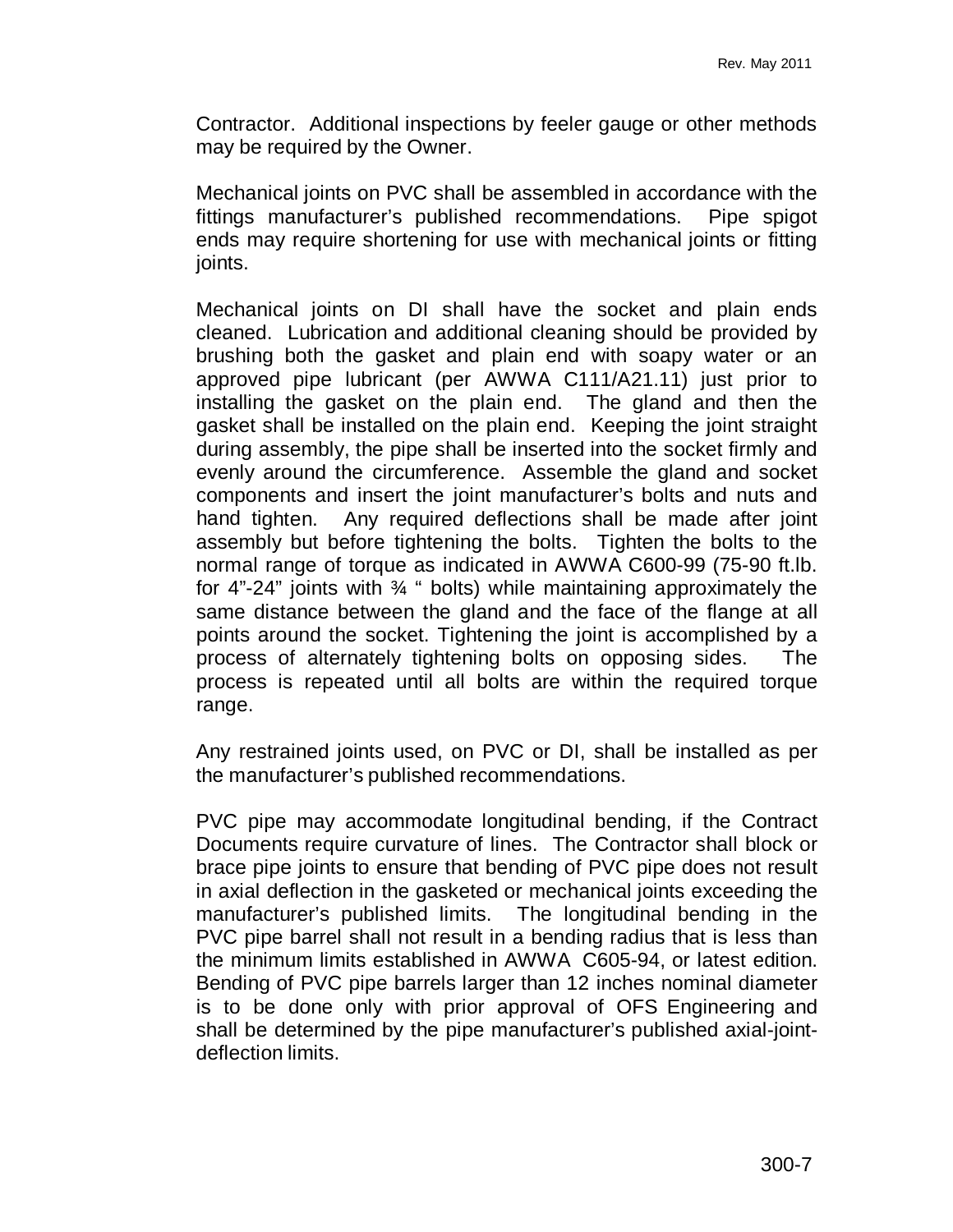DI pipe may be deflected at the joints when required by the alignments specified in the Contract Documents. The amount of joint deflection shall not exceed that shown in AWWA C600-99, or latest edition. The deflections listed are maximum deflections and shall not be exceeded. For design purposes, deflection shall be limited to 80 percent of the values listed in the referenced standard.

Embedment material shall be provided and installed such that 90% Standard Proctor densities are achieved for the pipe zone backfill, per ASSHTO T-99.

### Utility Soil Bedding and Backfilling Materials shall conform to:

Utilities should be bedded in fine-grained granular material such as fine, poorly graded (uniform) sand in a fashion to avoid the development of any voids around utility lines placed. The following gradation ranges are acceptable for pipe bedding material:

| Nominal              | Percent       | Percent       |
|----------------------|---------------|---------------|
| <b>Particle Size</b> | Passing for   | Passing for   |
| (in.) or Sieve       | sewer, water, | coated, steel |
| Number               | PE gas lines. | gas lines.    |
| $\frac{3}{4}$        | 100           | 100           |
| #4                   | 70-100        | 100           |
| #10                  | 50-100        | 50-100        |
| #200                 | $0 - 35$      | $0 - 35$      |

All soil bedding materials used should be non-plastic. All soil bedding materials should extend a minimum of 4 inches in all directions.

All utility trenches should be backfilled with compacted soil below structural elements, including foundations, interior and exterior flat concrete work, and paved parking or drive areas. Although the backfill should be compacted, care should be taken not to damage the utility during backfilling and subsequent compaction.

Backfill materials may be native soils, however, no material having a maximum individual particle size or agglomeration clod size greater than two and one-half (2½) inches shall be placed within twelve (12) inches of the utility piping installed.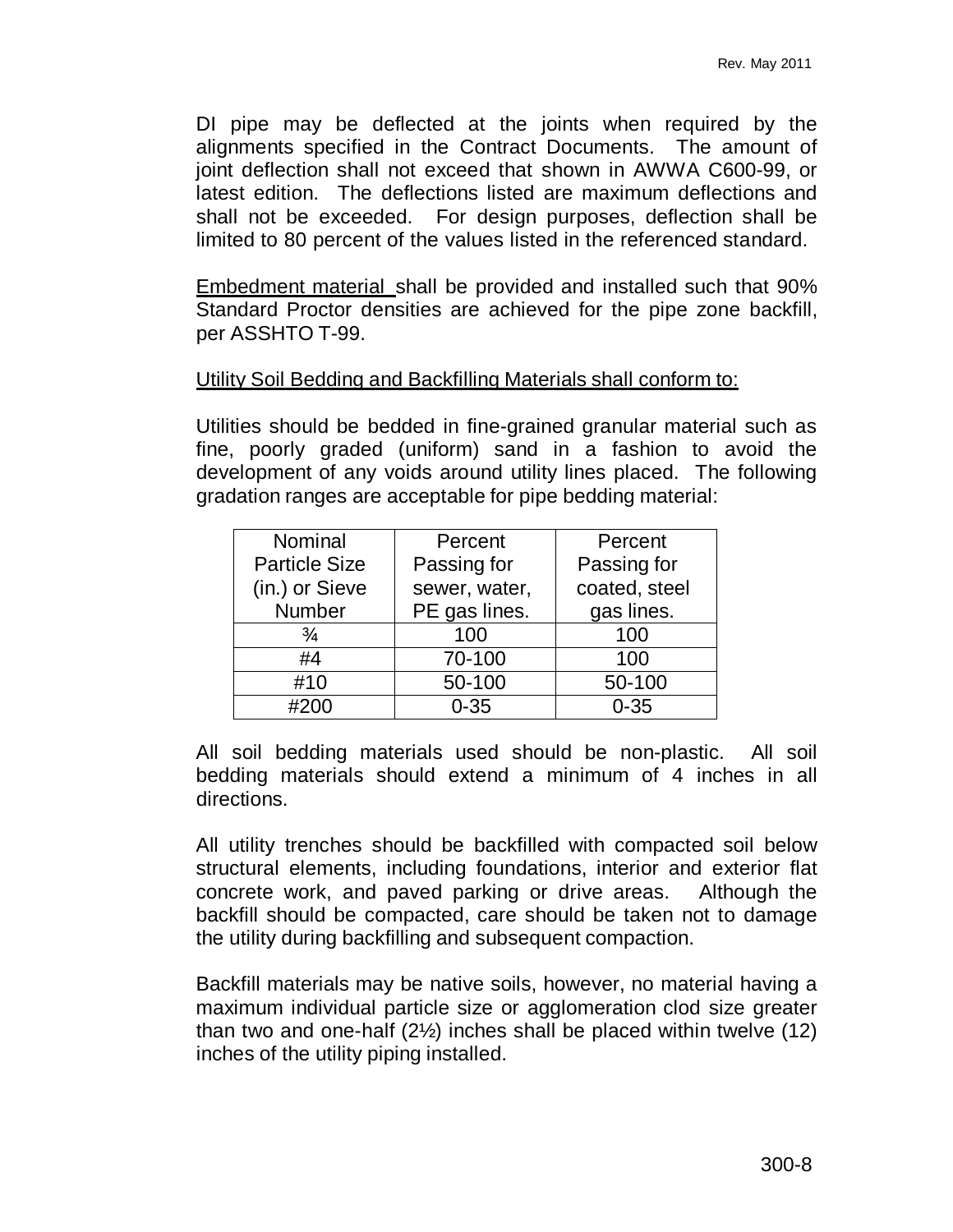## Sewers at or less than 0.5% slope:

All sewer lines shall be bedded in suitable embedment materials (see Sec. 509.2). All sewer lines designed for slopes at or less than 0.5% shall be bedded in suitable embedment materials that have been pre-shaped. Pre-shaping the **consolidated** placement surface shall be by means of a template made to fit the lower part of the sewer pipe exterior for a width of at least 60% of the sewer pipe breadth. The minimum thickness of the suitable embedment materials is four (4) inches, see drawing US-1.

| <b>Utility Construction</b> | Percent of Modified Proctor Density |                  |                      |  |  |  |
|-----------------------------|-------------------------------------|------------------|----------------------|--|--|--|
|                             | (ASTM D-1557)                       |                  |                      |  |  |  |
|                             | <b>Existing Surface</b>             | Fill or Backfill | Maximum              |  |  |  |
|                             | Preparation                         | Placement        | <b>Finished Lift</b> |  |  |  |
|                             |                                     |                  | Thickness (in.)      |  |  |  |
| In Roadway:                 | N/A                                 | 95               | 6                    |  |  |  |
| Shallower than 36 " of      |                                     |                  |                      |  |  |  |
| Grade                       |                                     |                  |                      |  |  |  |
| In Roadway:                 | N/A                                 | 95               | 12                   |  |  |  |
| Deeper than 36 " of         |                                     |                  |                      |  |  |  |
| Grade                       |                                     |                  |                      |  |  |  |
| <b>Outside Roadway:</b>     | N/A                                 | 90               | 12                   |  |  |  |
| Shallower than 36 " of      |                                     |                  |                      |  |  |  |
| Grade                       |                                     |                  |                      |  |  |  |
| <b>Outside Roadway:</b>     | N/A                                 | 90               | 18                   |  |  |  |
| Deeper than 36 " of         |                                     |                  |                      |  |  |  |
| Grade                       |                                     |                  |                      |  |  |  |

## Minimum Backfill Compaction Requirements

Fittings shall be provided and installed as indicated within the Contract Documents and these Standards. All fittings shall be of the full-bodied, gasketed type. Tees and wyes shall be installed at an angle of 45 degrees above horizontal. If the depth of mains deviates such that a more vertical, or less vertical, position is deemed necessary, the Contractor may request a deviation in the placement of fittings from the P.M., or designee.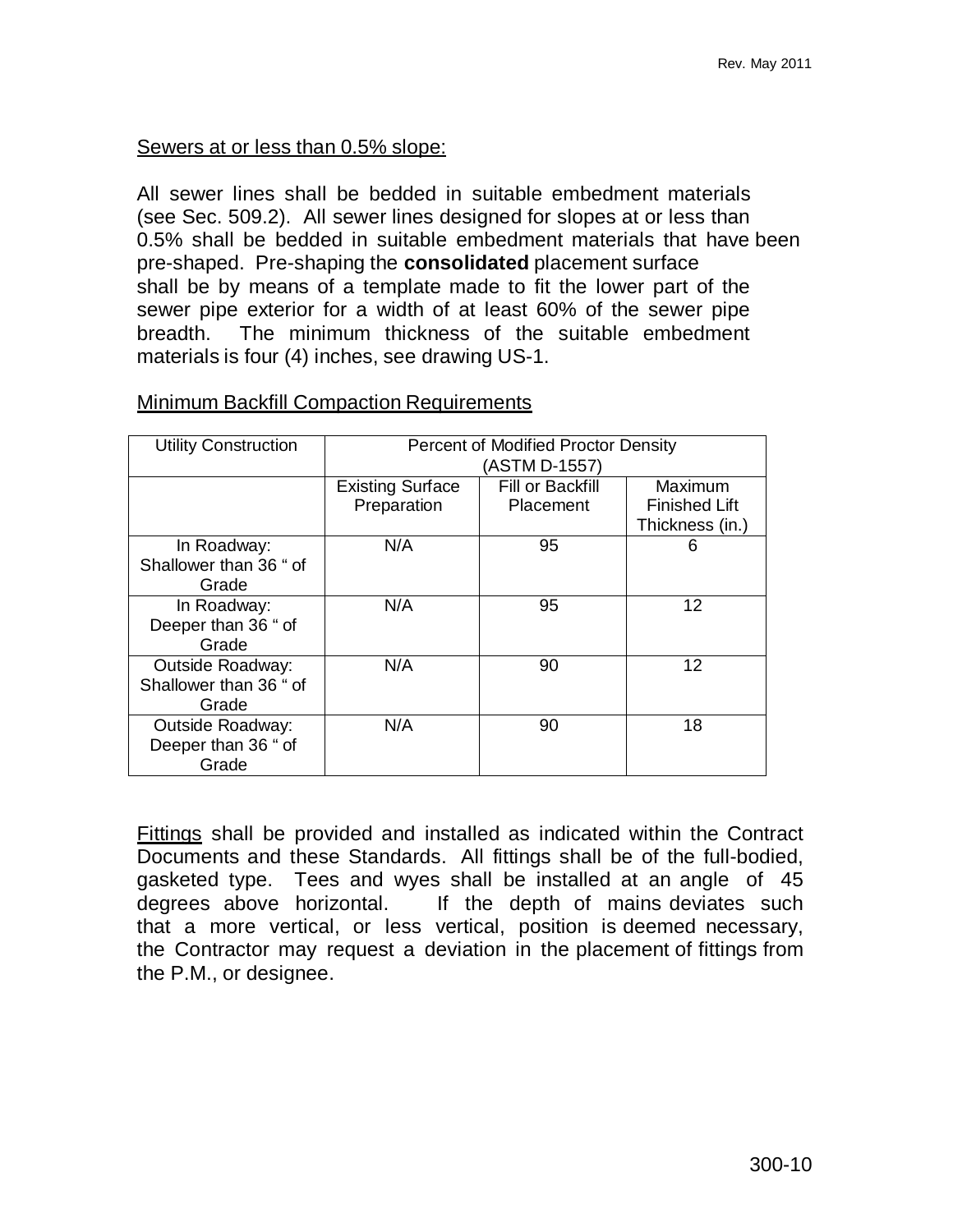Service lines shall be installed at not less than the minimum depth and slopes indicated herein (see detail drawing US-2). Risers may be utilized where main line depths exceed seven (7) feet and while maintaining greater than minimum slopes. Care shall be taken to provide lateral support for the riser to prevent excessive pipe deflection.

Manholes shall conform to all other applicable Sections within these Standards. Concrete manhole base sections must be allowed a minimum of 24 hours curing time, or as directed by the P.M., or designee, prior to the placement of any extension barrels or backfill.

### **305 WARNING TAPE & TRACING WIRE**

**TAPE:** During the backfilling process, all sewer mains, service lines and system appurtenances shall have a continuous warning tape placed immediately above them and throughout their length at a height of fifteen (15) to eighteen (18) inches above the final utility surface. The tape shall be six (6) inches wide. Tape material shall be formulated from 100 percent virgin polyolefin resins. Resins shall be pigmential for chemical stability and resistance to sulfide staining (color fastness).

Tape shall be constructed by the mechanical (non-adhesive) lamination of two plies of three layer blown film in such a manner as to produce a bi-axially oriented structure. The tape shall be able to provide a 300 percent elongation prior to rupture as per ASTM-D882.

The tape shall meet or exceed the standards provided in the Materials Specification List, included in these Standards.

The warning tape shall be manufactured with a permanent APWA sewer line green pigment at a maximum spacing of every thirty (30) inches along its length, be imprinted with a continuous warning message as follows:

## **CAUTION SEWER LINE BURIED BELOW**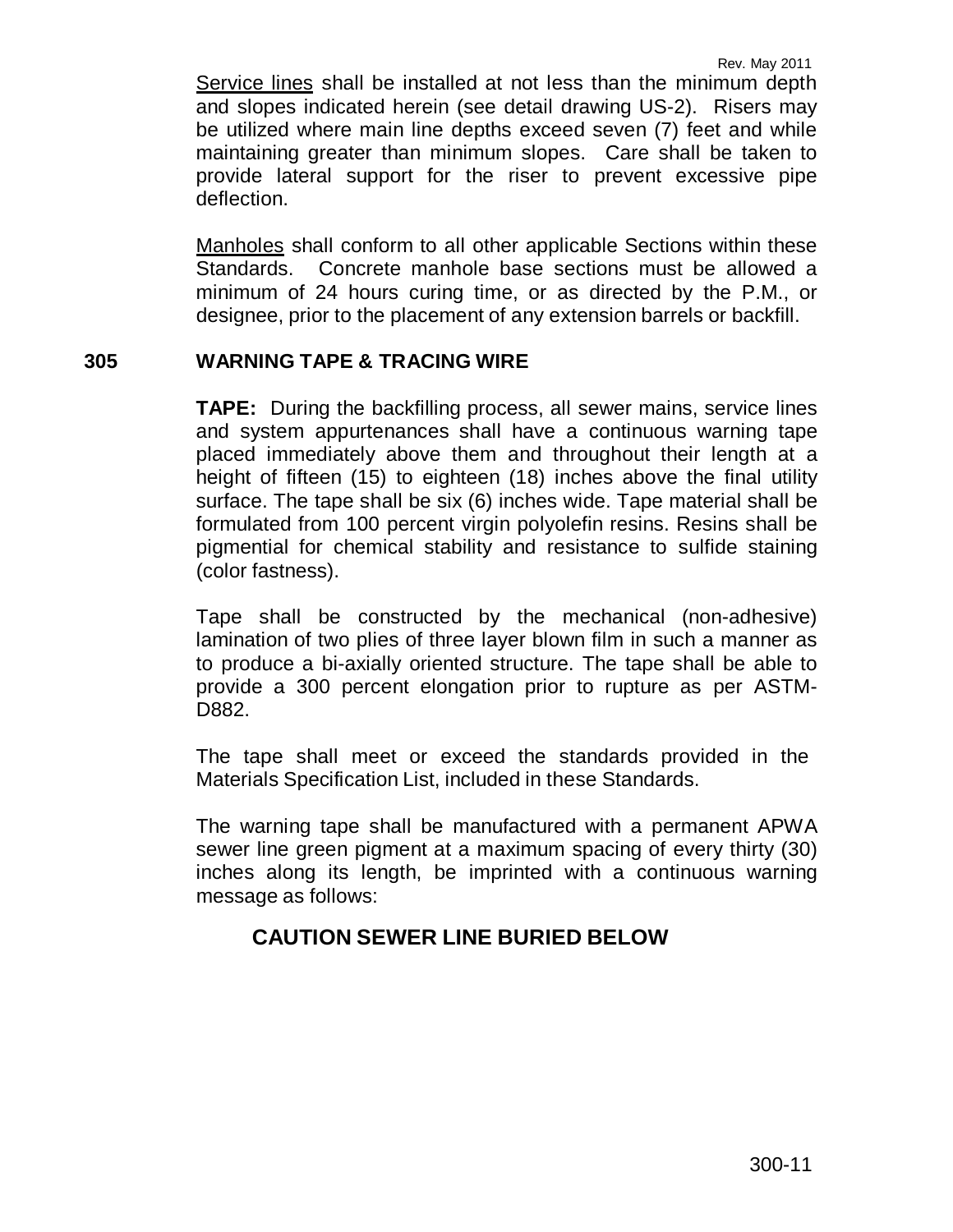At tees, tape ends, etc., the warning tape shall be tied together (spliced) with knot to create a continuous warning tape throughout the length of the pipeline and associated branch lines, appurtenances, etc.

**TRACING WIRE:** In addition to the installation of warning tape, copper-tracing wire is to be installed with all force sewer mains. The tracing wire shall be taped, using electrical tape, on top of the pipe at ten (10) foot centers, for the total length of the pipe.

The tracing wire shall be 12 AWG (average wire gauge), solid core, copper wire (solid core meaning one (1) single continuous strand of copper wire). In addition, the wire insulating coating (jacket) shall be green in color and shall have 45 mils of polyethylene insulation thickness and high molecular weight. Also the tracing wire shall be HMW – PE and rated for UL 600V construction. The wire shall be suitable for wet or dry applications. The wire size (gauge) shall be continuously affixed (printed on) the entire length of all tracing wire coating and shall be easily read.

Where a splice is required, or when a three (3) way splice is necessary, the wires shall be joined together with an appropriate size (green) wire nut which shall then be placed inside a 3M brand Direct Bury Splice kit (DBR), or approved equal of appropriate size. No bare wire shall be left exposed anywhere. All wires shall be spliced to all other wires for a continuous tracing wire system.

This wire end shall not be bare, but shall have the coating jacket intact. Location and frequency of test boxes shall be as directed by Owner. Test boxes, connected onto tracing wire system as per detailed drawings herein, shall be required at the force main ends and where spacing exceeds 500 feet. Test box locations shall be outside any street and curbing and as directed by the P.M., or designee.

No electrical connections of the tracing wire to any metal pipes or metal service lines will be allowed and care shall be taken to ensure that the tracing wire is not damaged during installation. The tracing wire will be tested for continuous signal (continuity test) across all main and service lines before asphalt is installed, and prior to sub grade preparation. Tracing wire must have a continuous signal before pipe is accepted.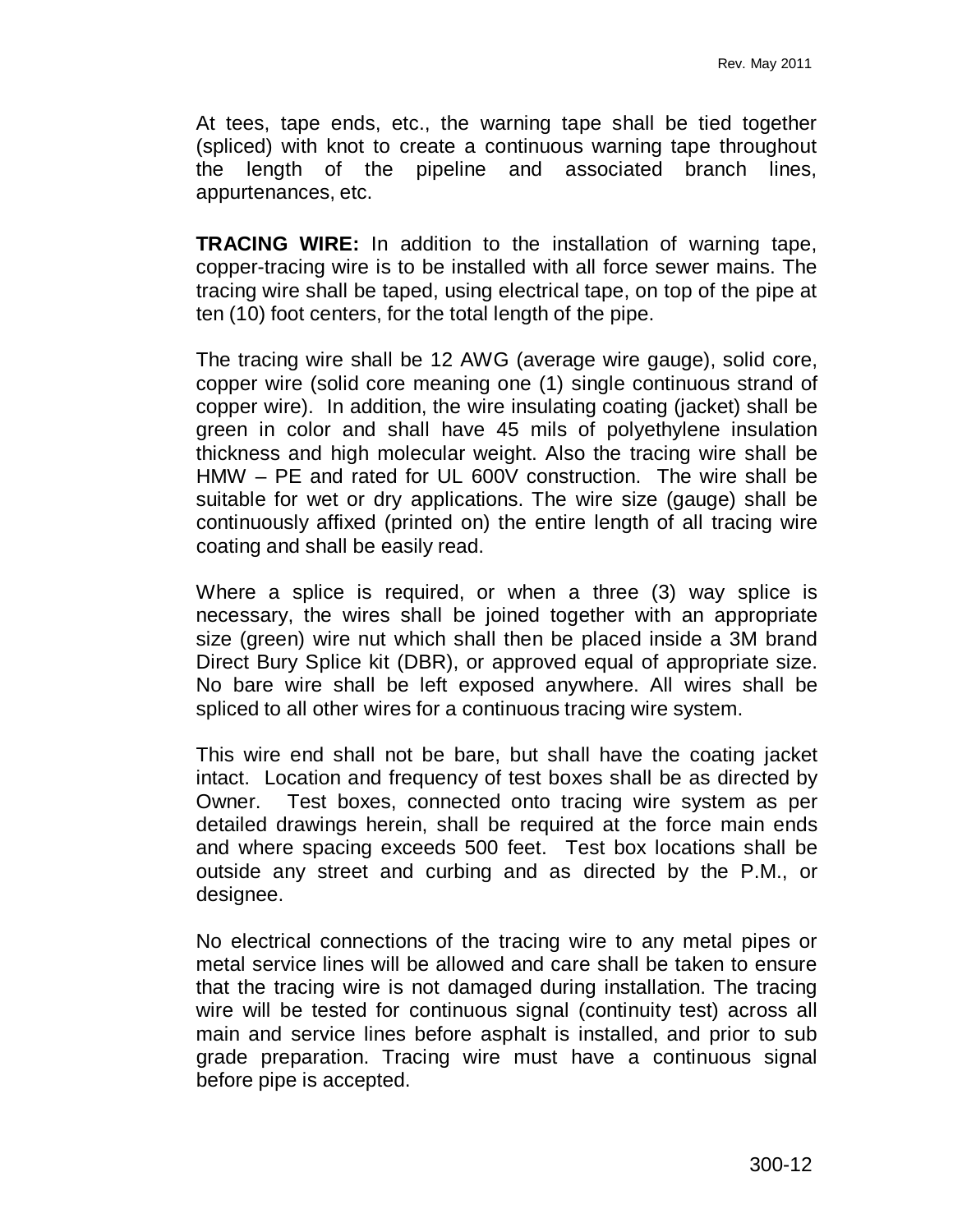### **306 INSPECTION AND TESTING**

All testing required herein, including tracing wire and manhole testing, shall be accepted by the P.M., or designee, prior to roadway sub grade preparation.

All sewer lines installed shall be tested for leakage. All manholes installed may be tested for leakage at the option of the P.M., or designee. All PVC sewer lines shall be mandrel tested. All sewer mains laid at slopes flatter than or equal to the minimums, as specified within these Standards, shall be visually tested by closed circuit television camera. All testing indicated above, at the Contractor's expense, shall be inspected by the P.M., or designee. Visual testing of any sewer mains steeper than minimums shall be at the option of the P.M.

Mandrel testing of sewer piping by the Contractor is required of all PVC sewer mains. The mandrel testing is intended to be in compliance with ASTM D3034, latest revision. Mandrel's shall be sized for a test limit of 7½% of the statistical base inside diameter of the test section of piping. ASTM and pipe manufacturer's pipe dimensions and tolerances shall be used to determine the required mandrel sizing. The Contractor shall present such dimensions and sizing data to the Owner at the time of testing. The test shall consist of the Contractor pulling or pushing the mandrel through the test section.

Leakage testing for sewer piping (includes all mains, branches, laterals, tees, wyes, services and stubs) shall be in compliance with ASTM F 1417-92, using the time-pressure drop method, or UNI-B-6- 98, or their latest revisions. The Contractor shall furnish all equipment and personnel necessary for conducting these tests and making measurements. All piping components failing these tests shall be located, and repaired or replaced and failed sections shall be retested. All sections tested shall maintain air pressure with a pressure drop not exceeding 0.5 psi from 3.5 to 3.0 psi in excess of any ground water pressure above the top of the sewer for a minimum amount of time (see below). Test pressures shall be adjusted by 0.43 psi for every foot of water above the top of the pipe. Lowering ground water levels, or selection of alternative test methods, approved by OFS Engineering, will be required if the air pressure required for the test exceeds nine (9) psi.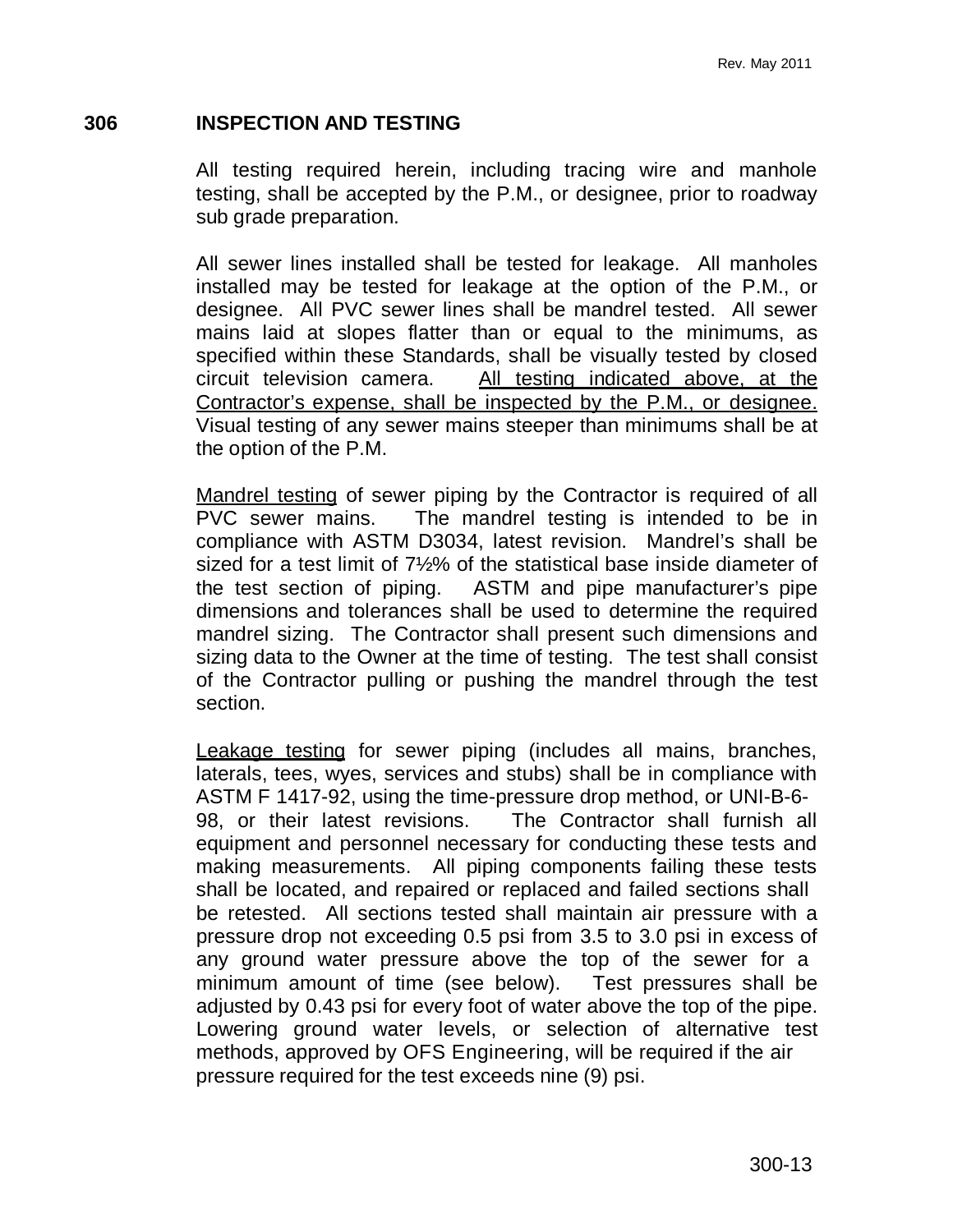After all piping ends have been plugged or capped, air shall be slowly added to the test section until the pressure reaches 4.0 psi<br>(plus any ground water adjustment). The pressure shall be (plus any ground water adjustment). maintained at between 3.5 to 4.0 psi for at least 2.0 minutes for stabilization of temperature conditions. After stabilization, the air shall be disconnected, lowered to 3.5 psi (plus any ground water adjustment). The time required for the pressure to decrease from 3.5 to 3.0 psi shall be recorded and compared to the minimum holding times required by pipe diameter as shown by the following table: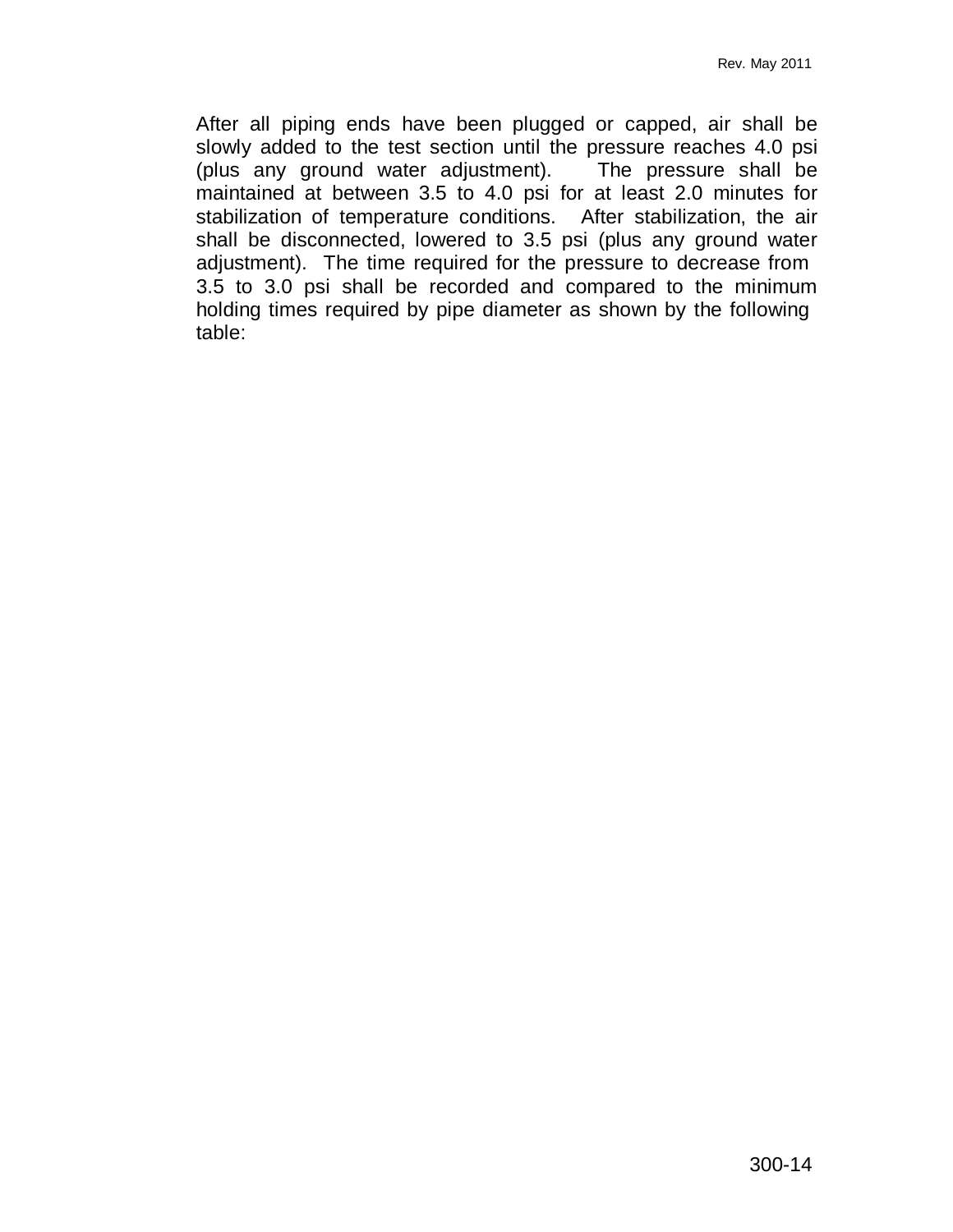## **Minimum Specified Time Required for a 0.5 psig Pressure Drop For Size and Length of Pipe Indicated**

|       |           |                   |          | Specification Time for Length (L) Shown (min:sec) |       |       |       |       |       |        |        |
|-------|-----------|-------------------|----------|---------------------------------------------------|-------|-------|-------|-------|-------|--------|--------|
| Pipe  | Min.      | Length for        | Time for |                                                   |       |       |       |       |       |        |        |
| Dia.  | Time      | Min. Time         | Longer   |                                                   |       |       |       |       |       |        |        |
| (in.) | (min:sec) | (f <sub>t</sub> ) | Length   |                                                   |       |       |       |       |       |        |        |
|       |           |                   | (sec.)   | 100'                                              | 150'  | 200'  | 250'  | 300'  | 350'  | 400'   | 450'   |
| 4     | 1:53      | 597               | 0.190L   | 1:53                                              | 1:53  | 1:53  | 1:53  | 1:53  | 1:53  | 1:53   | 1:53   |
| 6     | 2:50      | 398               | 0.427L   | 2:50                                              | 2:50  | 2:50  | 2:50  | 2:50  | 2:50  | 2:51   | 3:12   |
| 8     | 3:47      | 298               | 0.760L   | 3:47                                              | 3:47  | 3:47  | 3:47  | 3:48  | 4:26  | 5:04   | 5:42   |
| 10    | 4:43      | 239               | 1.187L   | 4:43                                              | 4:43  | 4:43  | 4:57  | 5:56  | 6:55  | 7:54   | 8:54   |
| 12    | 5:40      | 199               | 1.709L   | 5:40                                              | 5:40  | 5:42  | 7:08  | 8:33  | 9:58  | 11:24  | 12:50  |
| 15    | 7:05      | 159               | 2.671L   | 7:05                                              | 7:05  | 8:54  | 11:08 | 13:21 | 15:35 | 17:48  | 20:02  |
| 18    | 8:30      | 133               | 3.846L   | 8:30                                              | 9:37  | 12:49 | 16:01 | 19:14 | 22:26 | 25:38  | 28:51  |
| 21    | 9:55      | 114               | 5.235L   | 9:55                                              | 13:05 | 17:27 | 21:49 | 26:11 | 30:32 | 34:54  | 39:16  |
| 24    | 11:20     | 99                | 6.837L   | 11:24                                             | 17:57 | 22:48 | 28:30 | 34:11 | 39:53 | 45:35  | 51:17  |
| 27    | 12:45     | 88                | 8.653L   | 14:25                                             | 21:38 | 28:51 | 36:04 | 43:16 | 50:30 | 57:42  | 64:54  |
| 30    | 14:10     | 80                | 10.683L  | 17:48                                             | 26:43 | 35:37 | 44:31 | 53:25 | 62:19 | 71:13  | 80:07  |
| 33    | 15:35     | 72                | 12.926L  | 21:33                                             | 32:19 | 43:56 | 53:52 | 64:38 | 75:24 | 86:10  | 96:57  |
| 36    | 17:00     | 66                | 15.384L  | 25:39                                             | 38:28 | 51:17 | 64:06 | 76:55 | 89:44 | 102:34 | 115:23 |

NOTE: Test sections with laterals or branches within them that fail the above required time interval, may have their required time recalculated as per the above referenced documents and be retested.